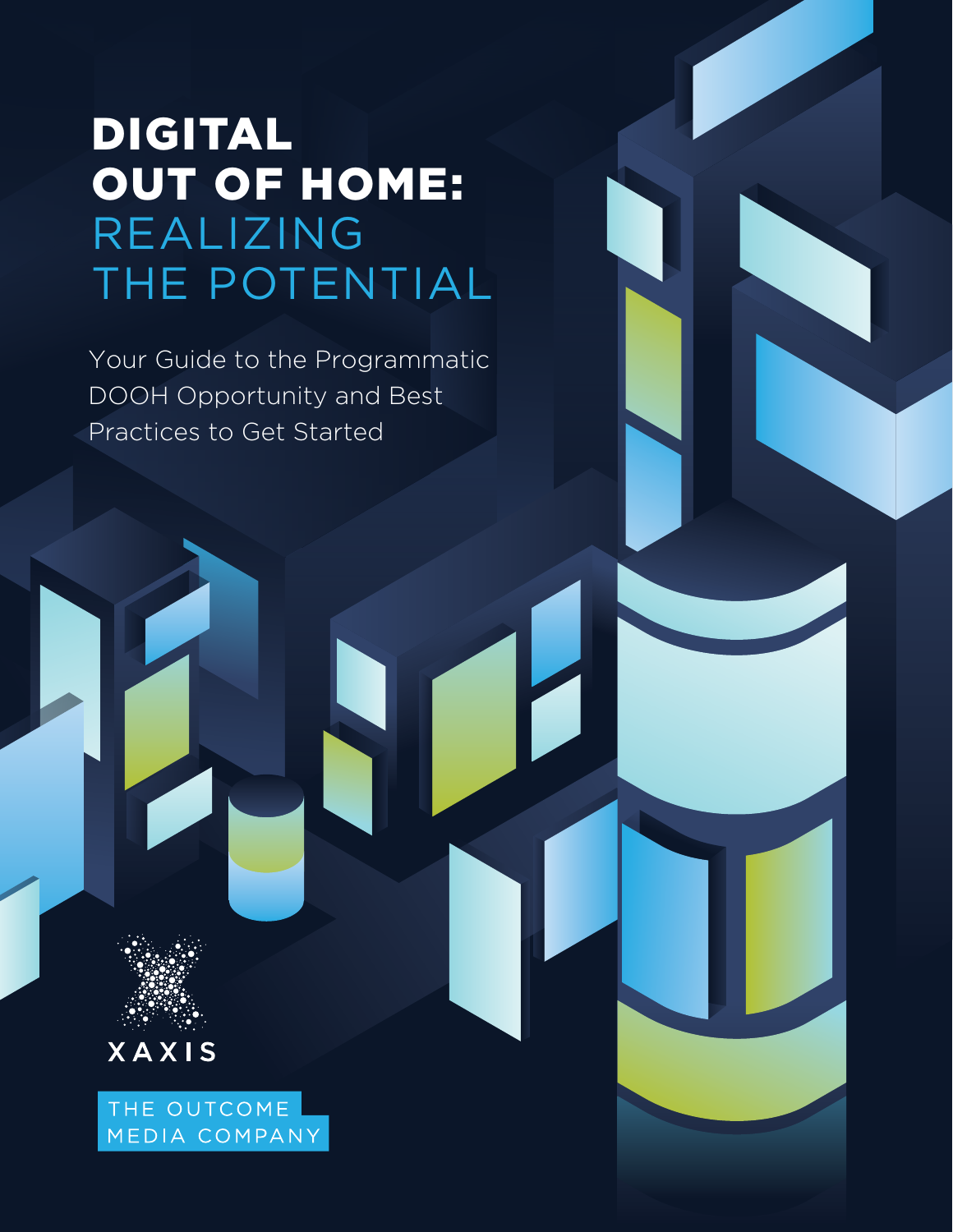### PART ONE

### PROGRAMMATIC DOOH: REALIZING THE POTENTIAL

| 04 | <b>Executive Summary</b>                             |
|----|------------------------------------------------------|
| 05 | The Rising Value of Programmatic DOOH                |
| 06 | <b>Enhanced Capabilities</b>                         |
| 07 | <b>Omnichannel Amplification</b>                     |
| 08 | Video + $DOOH = Engagement$                          |
| 08 | Location, Location, Actual Location                  |
| 08 | <b>Programmatic Improvements to DOOH</b>             |
| 09 | ___ Sharper Measurements                             |
| 09 | New Technologies                                     |
| 09 | <b>Challenges of DOOH</b>                            |
| 09 | <b>Measurement Currency</b>                          |
| 10 | Fragmentation                                        |
| 11 | <b>Towards A Solution</b>                            |
| 12 | <b>Conclusion: Programmatic DOOH Drives Outcomes</b> |
| 13 | <b>Case Study</b>                                    |

### PART TWO

### BEST PRACTICES:

### THE XAXIS GUIDE TO PROGRAMMATIC DOOH

- **Getting Started: Strategy-Driven Decisions** 15
- **Tactical Considerations: Content and Technology** 16
- **Targeting Imperatives** 17
- **Managing Budget and Venues** 18

02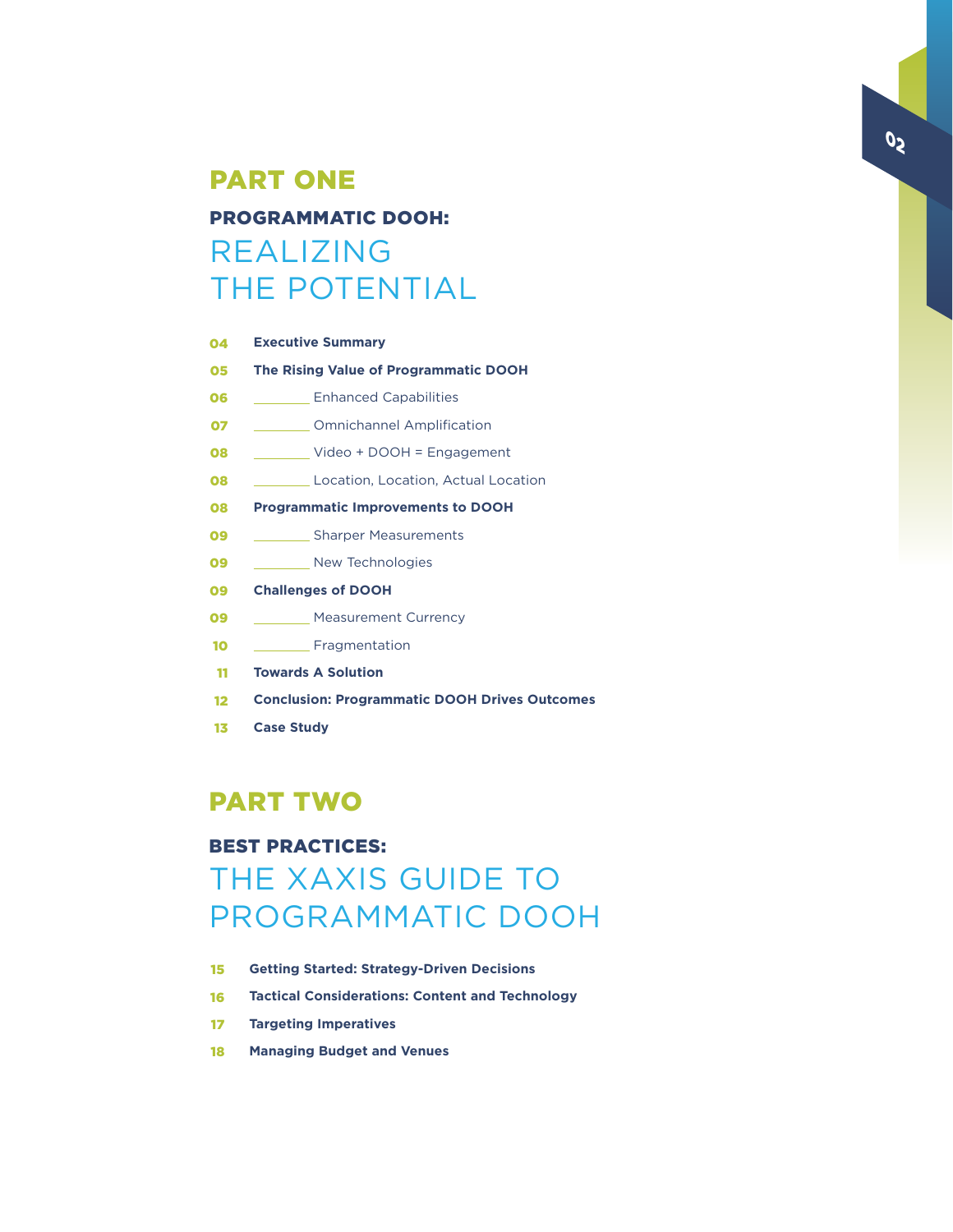

# PROGRAMMATIC DOOH:

REALIZING THE POTENTIAL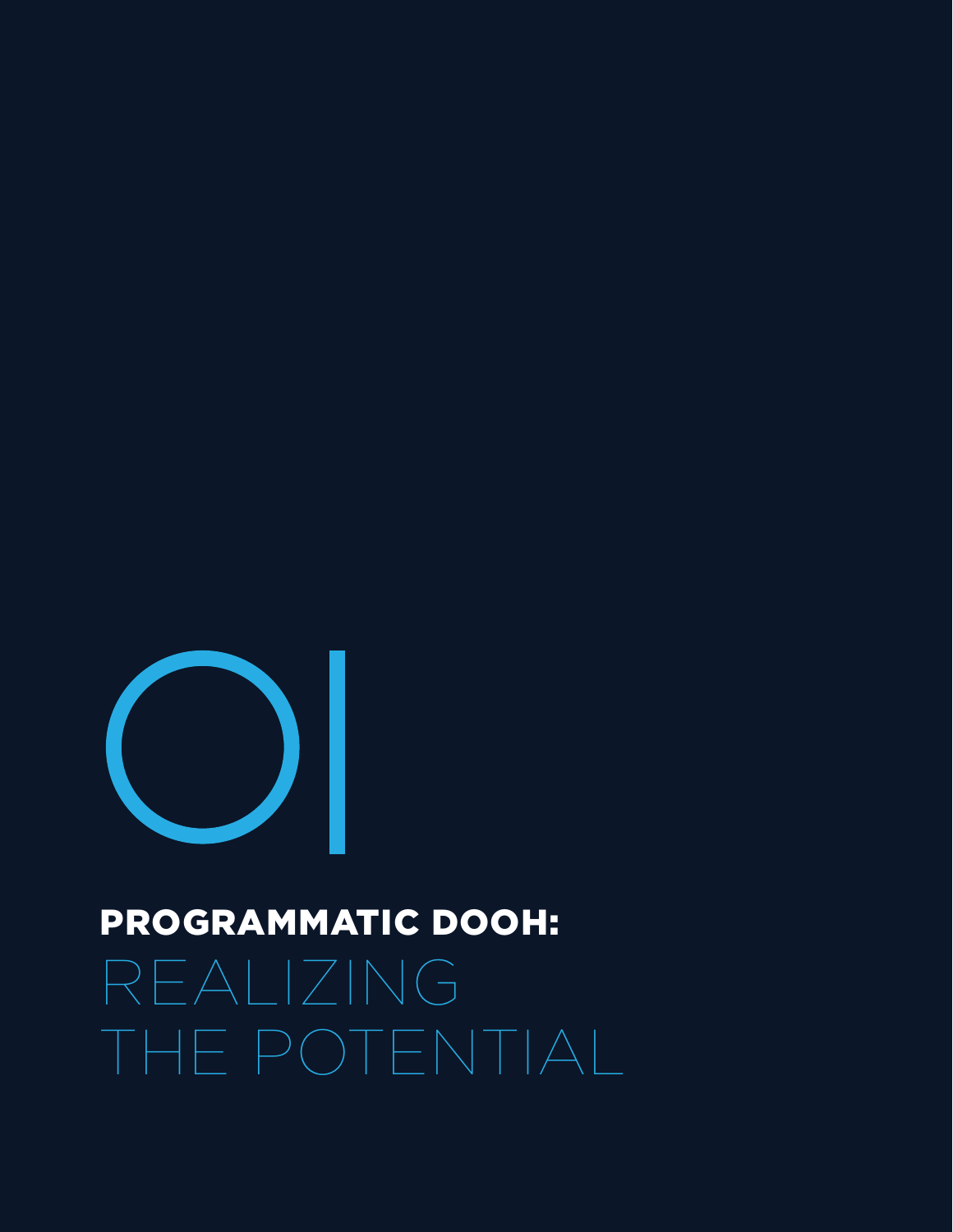# EXECUTIVE SUMMARY

This year, digital out-of-home (DOOH) advertising is forecasted to capture **40% of OOH ad spending,** representing a global advertising spend of **\$16 billion** and making OOH the only traditional advertising category that's still growing strong.

DOOH offers what is becoming increasingly difficult for marketers: capturing busy consumers' attention during noisy, media-cluttered days. By combining sophisticated technology with clever content, advertisers can create an emotional and engaging experience for millions.

And because DOOH inventory is now being sold programmatically, the enhanced value of integrating with broader campaigns will make programmatic DOOH the industry standard. To get there, the market needs to make significant improvements.

This report provides a practical and comprehensive guide to understanding and activating DOOH around the globe to help marketers achieve outcomes that matter to their business.

> THE OUT-OF-HOME ADVERTISING INDUSTRY, "DESPITE BEING ONE OF THE WORLD'S OLDEST FORMS OF MARKETING, IS EMBRACING DIGITAL TECHNOLOGIES."

> > - The Economist

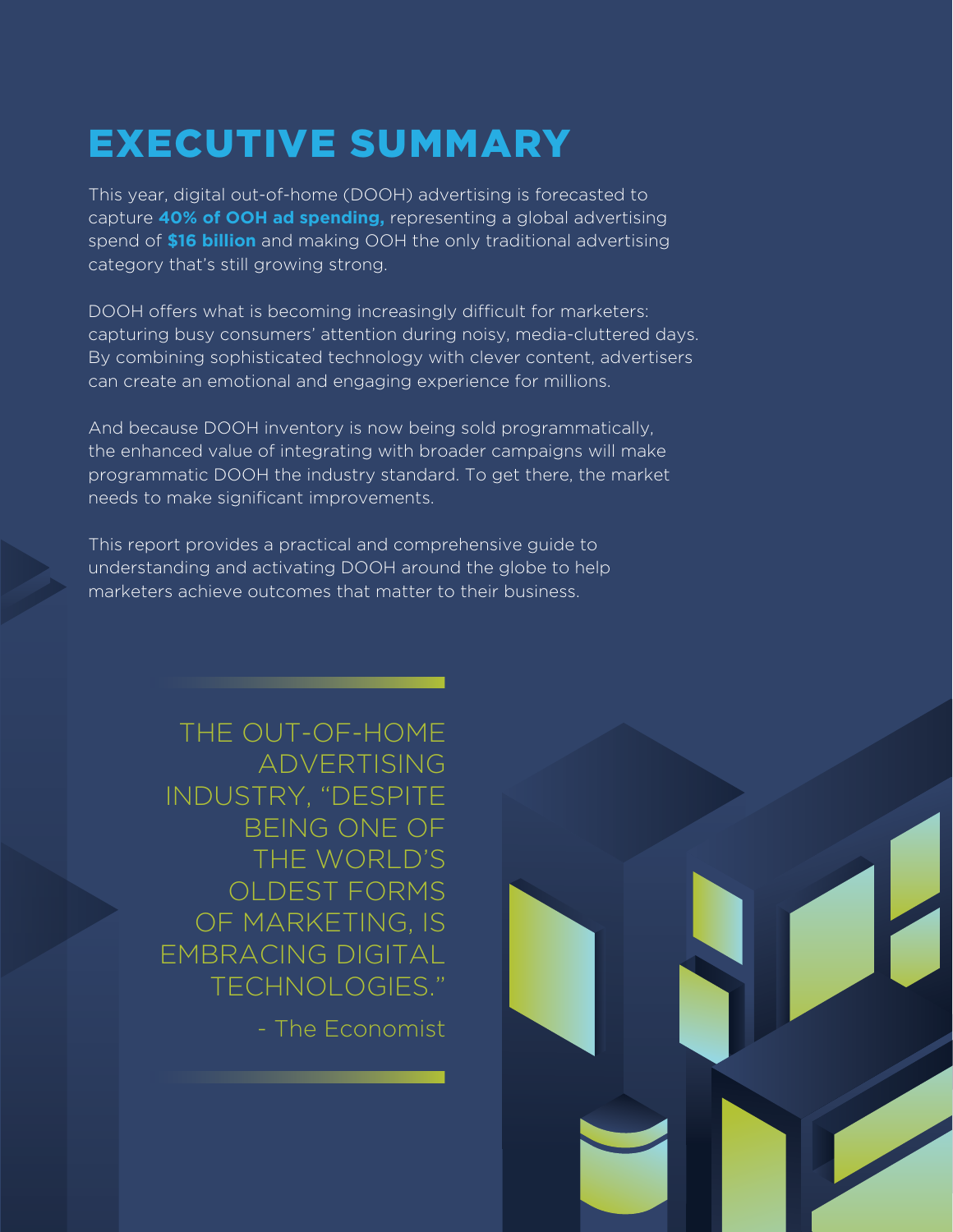### THE RISING VALUE OF PROGRAMMATIC DOOH

Digital out-of-home advertising is presenting new opportunities to reach and influence consumers, adding new targeting, reach, engagement, and amplification to marketing campaigns. "Despite being one of the world's oldest forms of marketing," the Economist says, the out-of-home advertising industry "is embracing digital technologies."1

> Digital technologies have made out-ofhome advertising the only traditional advertising category showing significant growth.2 And DOOH inventory continues to increase, forecasted to grow 10% for each of the next three years, capturing 40% of total OOH ad spending, with total investment in DOOH doubling by 2025 to more than \$34.2 billion.<sup>3</sup>

New opportunities abound in malls, stores, lobbies, elevators, sidewalks, and roads. As digital screens replace paper, paste, and paint, messages can seize the moment to be more finely tailored to target audiences. By adding external data feeds, placements can be triggered in response to real-world conditions, deliver content relevant to a place, time, and, ultimately, intended consumers, making the messages increasingly relevant. But the benefits of DOOH go well beyond speed and the ability to change creative on the fly.

Programmatic buying capabilities are enhancing the opportunities in marketers' portfolios, making DOOH more precise, powerful, and cost-efficient. As DSPs integrate DOOH, media buyers are gaining streamlined abilities to target consumers on-the-go and in nearly-real-time; to leverage mobile's location-based strengths; and to retarget audiences first reached on other types of screens.

DOOH amplifies other messaging, and its location- and time-based capabilities are adding new measurement capabilities that enable marketers to achieve desired outcomes. Buying DOOH programmatically enhances its abilities as a medium that is:

### INTEGRATED

Media buyers can execute their campaigns across screens, integrating their DOOH buys with entire campaigns, shifting budgets, targeting, and executing creatives for maximum effect.

#### **OMNICHANNEL**

DOOH campaigns can be synced and targeted to campaigns across any type of screen.

### MEASURABLE

Techniques for measuring DOOH exposures and mapping them to programmatic's oneto-one capabilities are giving cross-device measurements new meaning.

### ACCOUNTABLE

DOOH is becoming provably accurate, enabling marketers to understand its effect on key KPIs such as brand lift, sales lift, and increased footfall to stores, also known as visitation lift.

### Digital Out-of-Home, Defined

Dynamically-served visual medium that reaches consumers on the move, with advertising that is targeted, un-skippable, and always above the fold."

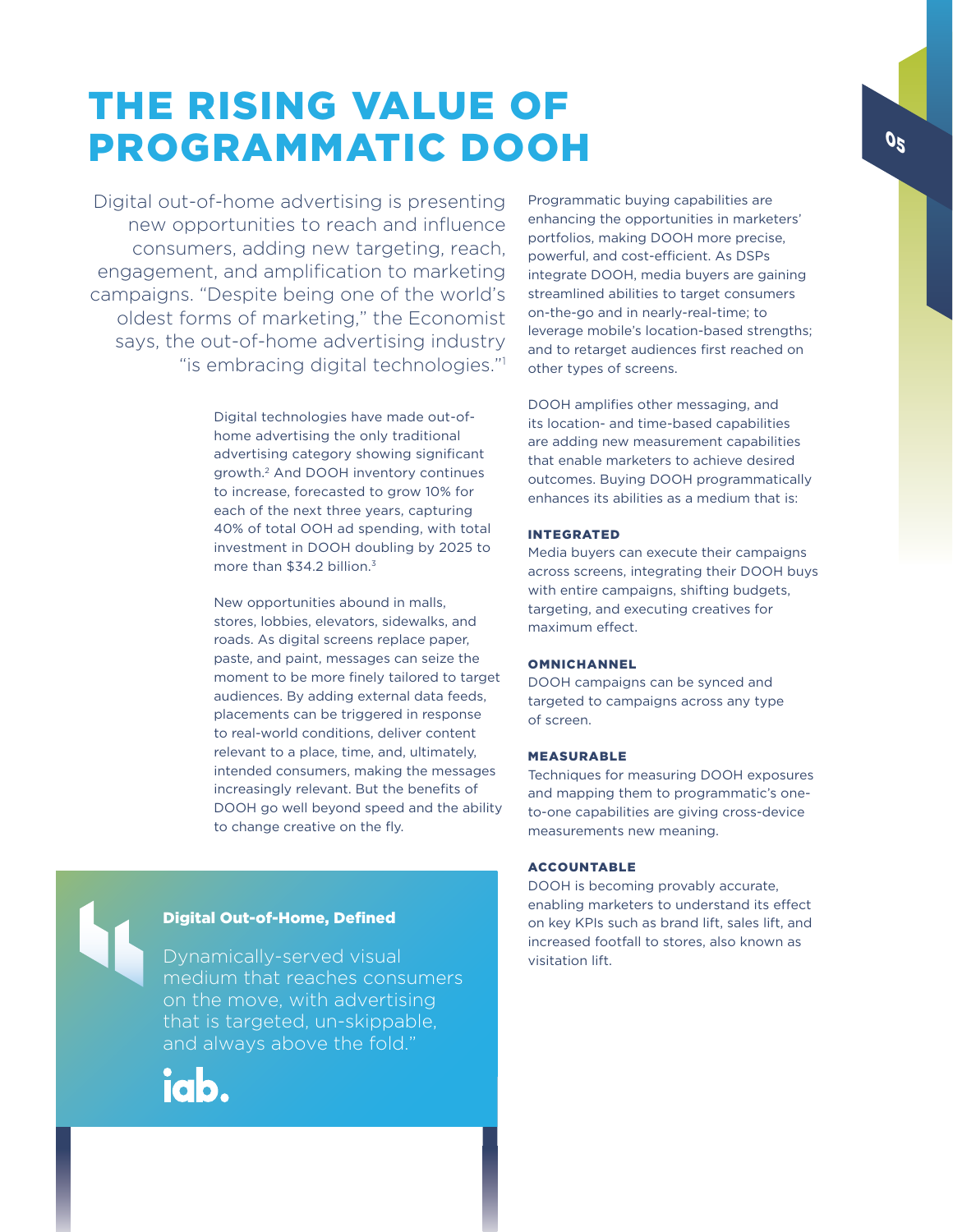### **Enhanced Capabilities**

Digital out-of-home adds a wealth of enhanced capabilities to both digital campaigns and traditional OOH:

### AUDIENCE COMPOSITION

DOOH audiences are often younger, harderto-reach, and lighter in TV viewing than other potential target segments. In Europe, for example, those exposed to DOOH screens over-index compared to the general population for income, youth, education, and employment. They are more active and have higher spending power than the population at large.4

### DAY-PARTING

Digital signage can be changed according to the day, time, and calendar. Signs near stadiums or concert halls, for example, can carry messaging appropriate to events in those venues.

#### CREATIVE SPEED, FLEXIBILITY

DOOH creative can be trafficked and placed as quickly as systems will allow — often as quickly as 15 minutes — unlike traditional billboards that take days, at best. Ads can be triggered in response to events, such as a team's win or the weather.

### Reasons to Invest in Programmatic DOOH

Programmatic DOOH gives marketers multiple reasons to invest in it, offering them:

- A unique digital strategy to include new reach, targeting, amplification, and optimization
- **Programmatic** automation
- **Frequency** optimization among all DOOH screens
- **Choice of Day, Day**part, and Location
- **■** Targeting by context of day, time, location, events
- Always in-view and "above the fold"
- Moving images play to completion
- Combats ad fraud such as bots
- **Zero ad blocking**
- **Zero skipping or** channel changing
- High-impact creative Impact messaging
- Brand safety
- **Creative flexibility**
- Huge canvases for engaging creative executions

### CREATIVE OPPORTUNITIES

Retail outlets are introducing new screens on carts, shelves, and near checkout. Movie theaters project ads onto lobby floors and walls. Creative can be crafted to capture attention with new and unique opportunities. DOOH screen give marketers a large creative canvas for consumers to see (and sometimes hear).

### **TESTING**

DOOH allows for quick and cost-efficient message testing in-market in ways made possible through limited screen applications, timing, and control.

#### INTERACTIVITY

Consumers can touch screens or use their mobile devices to interact with them.

### FREQUENCY OPTIMIZATION

Advertisers can control the rotation of ads to appear at the right levels within the right timeframes.

### TARGETING

DOOH technologies are presenting media buyers with a wealth of opportunity to selectively and effectively target the right people at the right time with the right message. Brands can tailor messages according to real-world behaviors. Messaging to fans of specific sports can be extended to placements in gyms, bars, and relevant billboards. A "regular coffee commuter" might be someone who visits a breakfast beverage chain daily and can be targeted, or re-targeted, near a place they frequent.

#### OFFENSE AND DEFENSE

Location can be used for conquesting of competitor audiences or to defend against competitive attack, often with the aid of mobile location data. Messages can be placed near competitors to entice potential new customers, or be placed to solidify relationships with existing audiences. An advertiser can effectively target a radius around a competitor's store, determine where visitors to that store linger, then target those locales.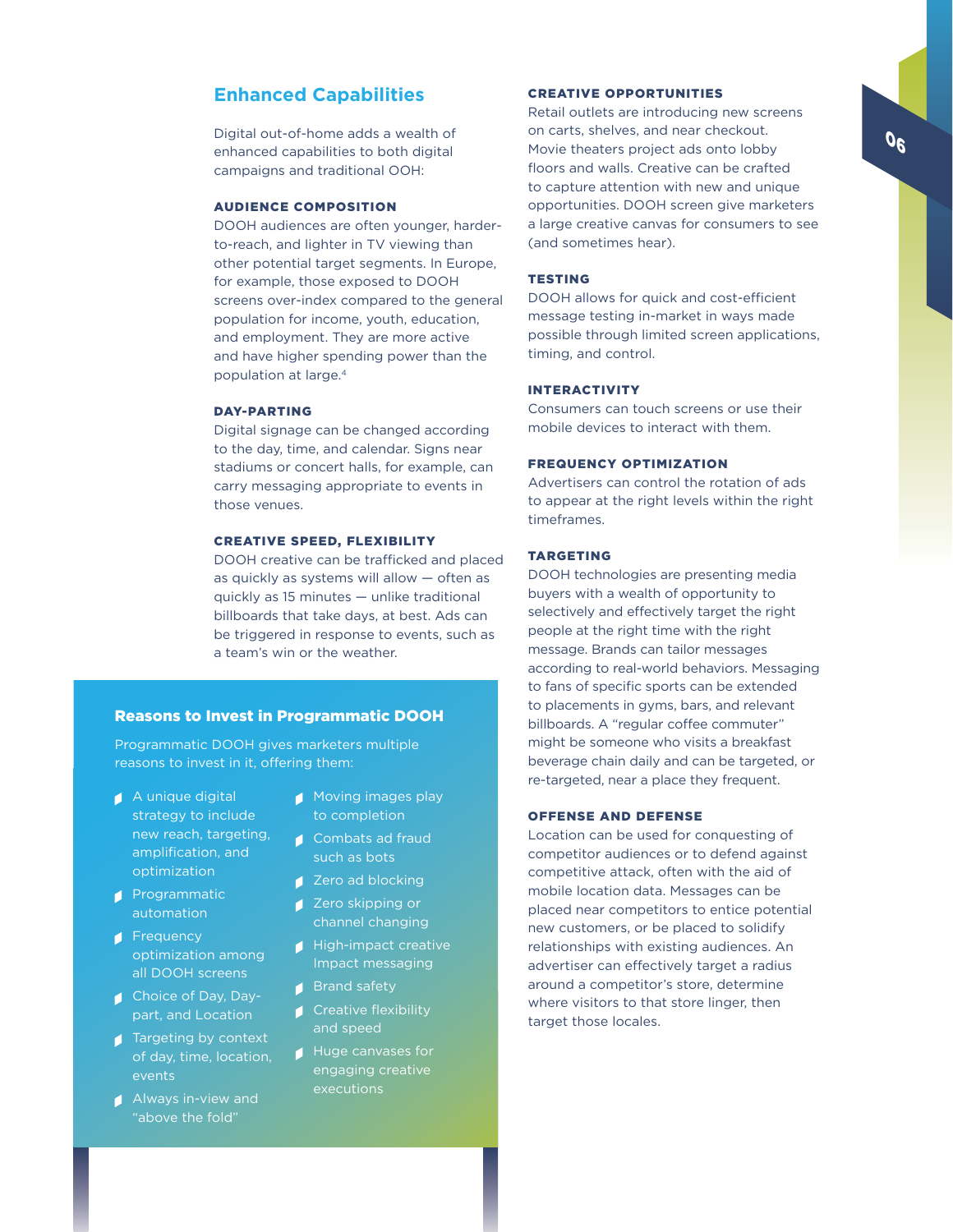### **Omnichannel Amplification**

DOOH placements can reap even more benefits for advertisers when run with coordinated digital campaigns. "OOH campaigns boost online engagement more than other traditional media can," says Nancy Fletcher, president and CEO of the Out of Home Advertising Association of America. "OOH's connection to digital media is undeniable."5

Having the ability to know with certainty the location of the placement allows for very specialized location-specific advertising.

According to studies from Nielsen, Analytic Partners, and OnDevice Research, DOOH in an omnichannel campaign:6

- ď Increases reach by as much as **303%** when added to mobile or web messaging.
- Drives 4x more online activity per ad  $\blacksquare$ dollar spent than TV, radio, or print, alone.
- Makes it **46%** more likely for consumers to engage with a brand on mobile.
- Increases online activations through search and social media **4x** the expected rate given relative ad spend in those media.
- $\blacksquare$ Combined with social media messaging, lifts foot traffic by an average of **68%**. A study by Nielsen showed that **19%** of OOH viewers visit their local store or business after viewing an OOH ad.7



#### Online Activations Indexed Against Media Spend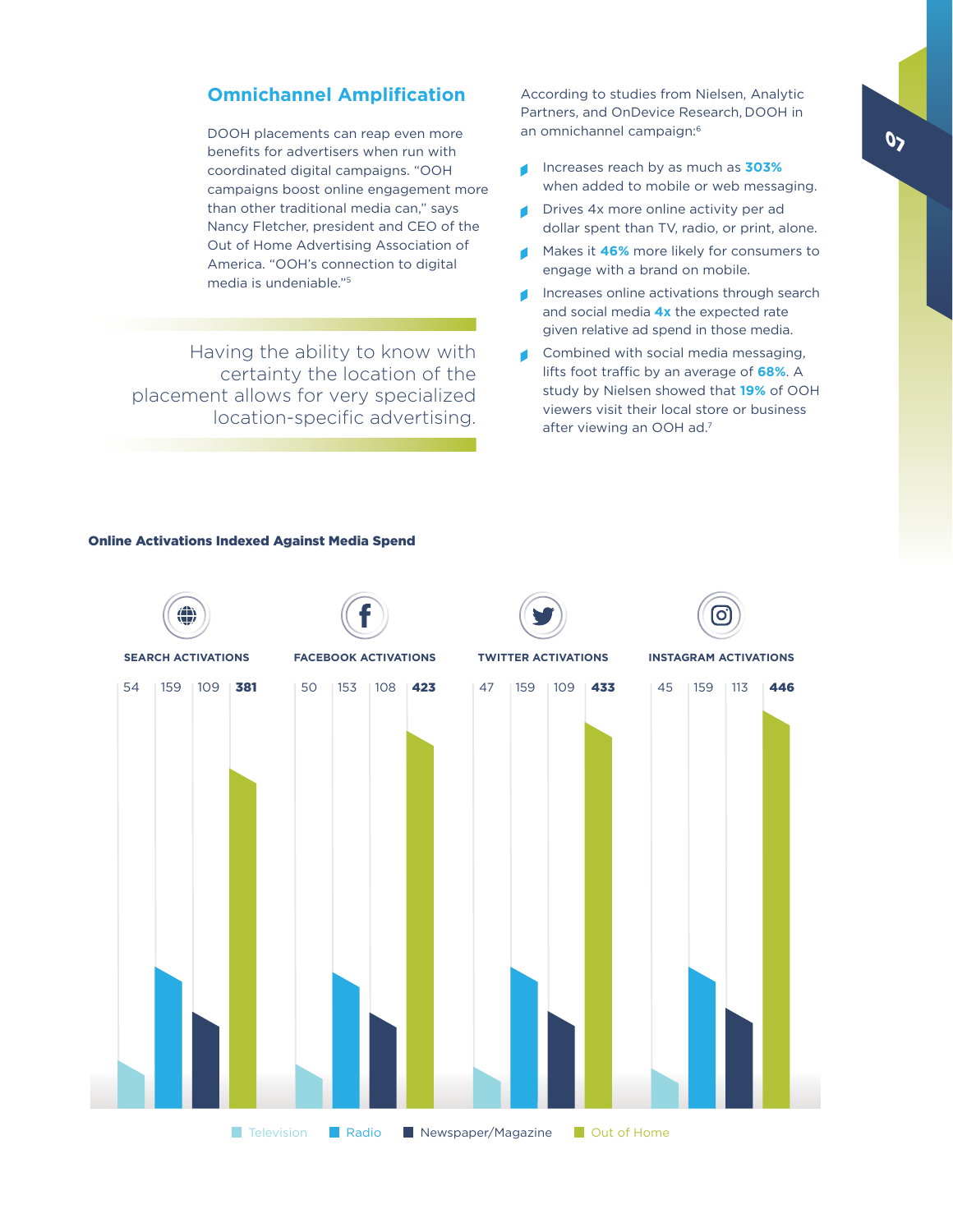### **Video + DOOH = Engagement**

With moving images, DOOH campaigns afford advertisers further chances to put impactful and engaging content on attention-grabbing screens.

Full motion DOOH is 2.5x more impactful than equivalent static placements, according to one study.<sup>8</sup> Short-form videos of just a few seconds are gaining particular traction. Short-form DOOH video, or SFVOOH, combined with mobile placements increases click-through rates (CTR) as much as 300%.9

### **Location, Location, Actual Location**

In digital advertising "context" usually refers to on-screen adjacencies. With DOOH, context describes the ad's placement in the real world  $-$  a beach, a highway, a supermarket. Knowing a screen's geographic coordinates allows marketers to tailor messages to the environs and its audience, and the real-world circumstances, as noted above.

Messaging can flexibly conform to audience composition in specific locales at specific times, such as in malls populated by workers during business hours but families and teenagers on weekends.

### PROGRAMMATIC IMPROVEMENTS TO DOOH

Throughout 2017 and 2018 there has been a marked increase in interest among clients and agencies in applying digital audience buying principles to traditional channels. Marketers are attracted to programmatic DOOH by the significant gains in efficiency they can achieve over traditional OOH and even previous DOOH placements.

> No longer must they contact a network owner directly to negotiate the details and terms of the campaign, discussing pricing, availability, audience targeting, and other important variables. They also avoid the labor-intensive tasks involved in manually scheduling the campaigns on the networks. Programmatic automation removes many of these steps.

Media buyers can simply access a network's inventory and book the screens they want, when they want, according to defined price and established criteria. Programmatic enables sales of DOOH inventory via:

- **Real-Time Bidding**
- **Programmatic Guaranteed**
- **Private Market Places (PMPs)**

### Growth in DOOH

The incremental revenue will be driven by: **1. Digitalization** of the screens **2. Automation**  of the buying **3. New clients**  attracted by better audience metrics and measurement capacities

> 2016 13.35 billion

34.21 billion

2025

g0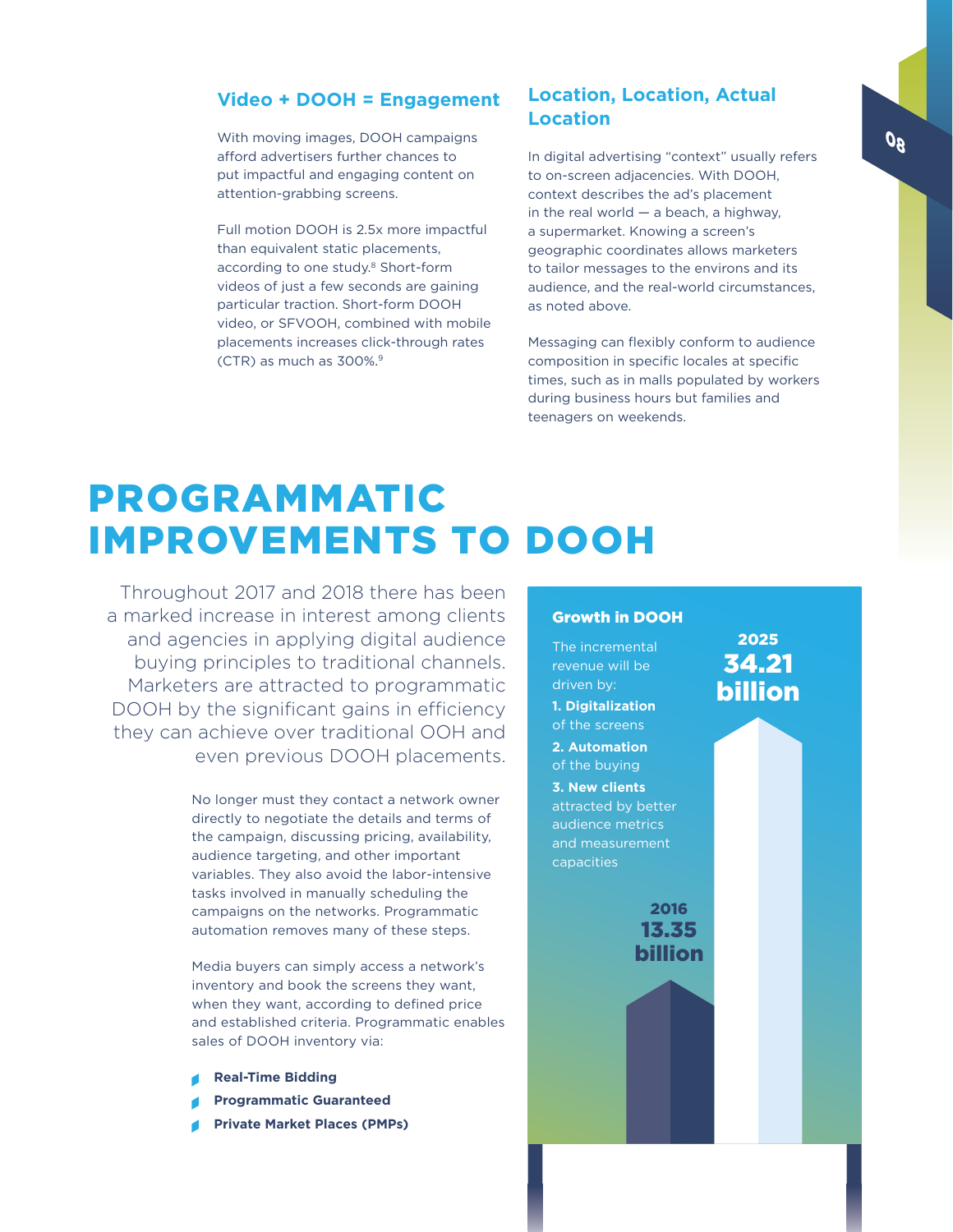### **Sharper Measurements**

Effectively integrating and targeting DOOH audiences within a digital campaign requires the expertise to calculate across platforms, correlating statistically valid inference and delivery metrics to the one-to-one targeting methodologies used in programmatic platforms.

Buyers can use impression multipliers calculations that map anticipated exposures to audiences— to achieve the proper measurement of targets chosen inside a DSP. The new attribution models are further adding measurement capabilities to let advertisers understand and optimize for outcomes-based pricing well beyond OOH's traditional CPM models.

### **New Technologies**

As data gathering and analysis improves, marketers will also soon be able to capitalize on DOOH experiments that are adding AI and machine learning to the mix. Data from DOOH campaigns is already being combined with data available from other advertising technologies to inform campaign targeting, measurement, and optimization.

See "The Xaxis Guide to Programmatic DOOH" beginning on page 14 of this document for more on how to structure and target a DOOH campaign.

The consummate one-to-many channel is gravitating toward the measurability and accountability that marketers seek.

### CHALLENGES OF DOOH

As the DOOH market evolves and matures, and more screens become available through programmatic platforms, marketers trying to seize the opportunities still confront a number of challenges.

### **Measurement Currency**

One of the key wrinkles in targeting and programmatic platforms for DOOH comes from the impression multiplier. The impression multiplier, originated for planning purposes, has served as a useful proxy for impressions since before widespread adoption of digital out-ofhome buying. It has allowed DSPs and third-parties operating with them to calculate, measure, and buy relatively similar audiences across all digital screens, including DOOH.

But the impression multiplier is *only* a proxy, and an insufficient one at that. It gives only approximations, not true targeting, nor

does it measure impression results. And even were it to accurately measure passersby and determine who has viewed an ad, giving one-to-one results that match other digital capabilities, it would still not deliver what advertisers really need: outcomes, the ability to determine what ad spend results in which desired actions beyond the exposure to the message.

Like all digital media, DOOH would be well-served to hook its measurement capabilities to the real business outcomes marketers desire.

### **Impression, Defined**

In OOH an "impression" is counted when an individual views an ad at a given time in a given space, and without duplication (to avoid double-counting).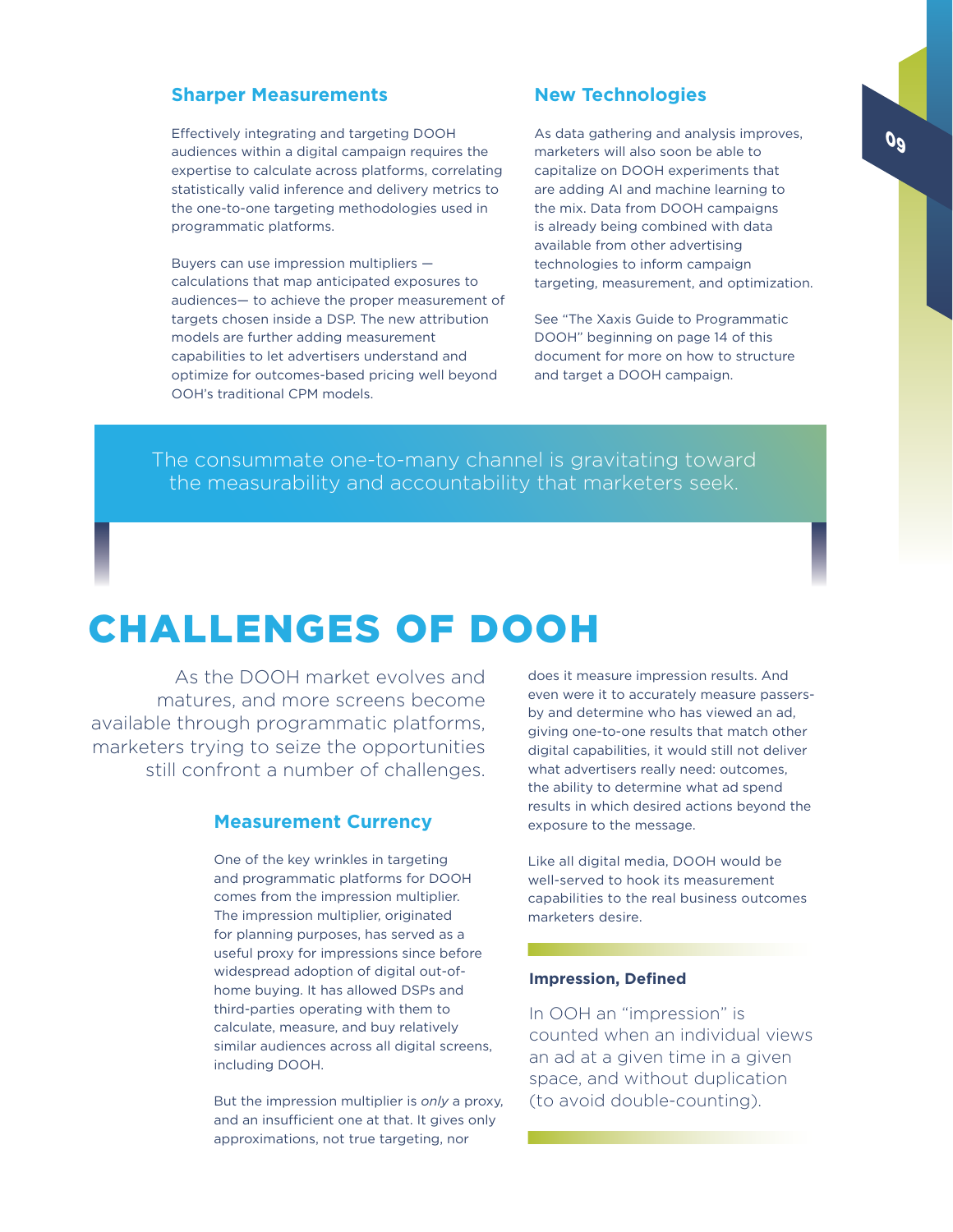### **Fragmentation**

Most of the top OOH vendors have started to offer DOOH opportunities through programmatic integrations with DSPs and related providers. But the market is still remarkably fragmented, with different networks available through different platforms and providers, and some networks only partially available even when they do participate in programmatic buys.

There is no unified targeting, measurement, or even vocabulary to ease media buyers' access to inventory across providers. Offerings vary further by geography, requiring more manual work to unify campaigns across borders. Some markets have not incorporated impression multipliers into DSP interfaces, requiring the publisher or media buyer to manually calculate in order to normalize a campaign, or to employ a third party to do so.

Variables that influence pricing, too, are not fully transparent. The lack of precision in DOOH has hindered marketers' ability to efficiently implement and assess the worth of DOOH in their broader campaigns.

Finally, while executing a buy in a little as an hour is a paramount improvement, "real-time" DOOH executions are not, in fact, real time.10

### The Impression Multiplier

Intelligently measuring delivery of DOOH placements programmatically via a DSP can require implementing a variable called the "impression multiplier."

Most DSPs are designed for one-toone audience buying using cookies or mobile IDs as identifiers. Audience targeting decisions are based on an individual ID's attributes fitting a set of requirements specified by the media buyer, such as demographic data and price. But DOOH placements don't have these one-to-one capabilities.

Suppose an ad call results in the ad being served to six elevators, each of which on average has three people in them at that time, for an estimated total of 18 impressions. Data from independent third parties provides both the numbers of people and their audience composition, correlated to day and time.

Because user IDs are not available to the DSP, it is instead given the parameters for the placements to allow for decisioning according to the specified requirements, and will bid on them accordingly. Some DSPs are also incorporating aggregated and anonymized mobile data to further inform placements.

Using an impression multiplier in this way has the added benefit of helping partners and owners of different media report comparable numbers and avoid discrepancies.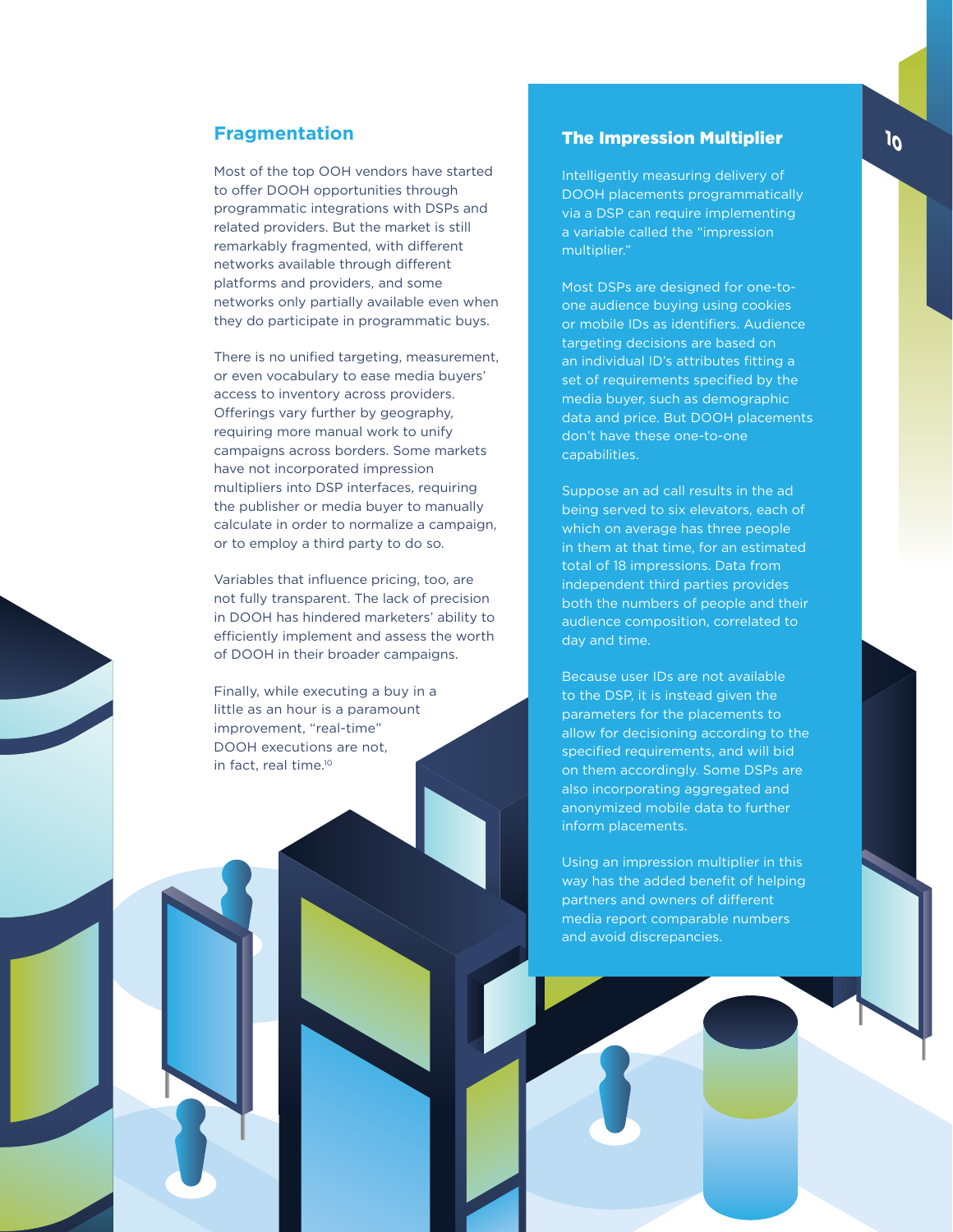# TOWARDS A SOLUTION

The good news is that sophisticated media planning, buying, and technology partners (such as Xaxis) are deriving solutions with available techniques and technologies, offering bundled pricing that drives costefficiencies and delivers outcomes well beyond what can be accomplished with fragmented spot buying.

> An emphasis on business outcomes and omnichannel strategy can help marketers overcome the challenges of fragmentation. Omnichannel techniques — which include the strategic coordination of new technologies and messaging opportunities across each component of a campaign – can build progress toward a stronger holistic outcome. DOOH serves a crucial — but not singular or separate — role in this approach.

### MARKETERS ARE ABLE TO USE OUTCOME-DRIVEN, CROSS-CHANNEL TECHNIQUES TO:

Capture Audiences by syncing media planning with a mobile campaign to reach users in areas with few OOH opportunities or where OOH is cost-prohibitive.

**Conquest and Defend, leveraging location** to identify target competitor audiences or build loyalty for existing customers, then determine the most relevant DOOH buys from movements after exposure.

**Direct** consumers by measuring the impact of campaigns on store visitations, the footfall to stores — both owned and competitors'. Measurement of uplift in realtime of DOOH is enhanced through precise purchase and address data.

Amplify by running DOOH campaigns with cross-channel initiatives. For example: Reengage audiences in lean-back environments on different devices when most relevant for purchase cycle understanding or retarget them with sequential or different devices after DOOH exposures.

The above is accomplished through skillful, concurrent use of technologies that can tag sites, capture devices within mapped boundaries, layer audience segment information such as demographics and media consumption behavior, enable programmatic mobile media, and, postexposure, conduct campaign analysis and gain audience insights through quantitative and qualitative means.

Marketers may choose to measure any number of factors that are relevant to their campaign such as brand lift and recall, change in purchase intent, or more direct actions such as footfall analysis and digital media behaviors.

### The Power of DOOH

A study done of the Italian market Illustrates the potential power of DOOH, especially when integrated with a programmatic media buy:

> of people pay attention to OOH advertising 52%

of urban audiences take action after seeing OOH advertising 81%

OOH is the third-ranked medium in time spent at 1h 56m on average (after T) and personal digital screens)





The number of OOH screens grew 27% from 4,700 in 2013 to 6,000 by 2017.

Source: "Real DOOH," GroupM & Kinetic, 2018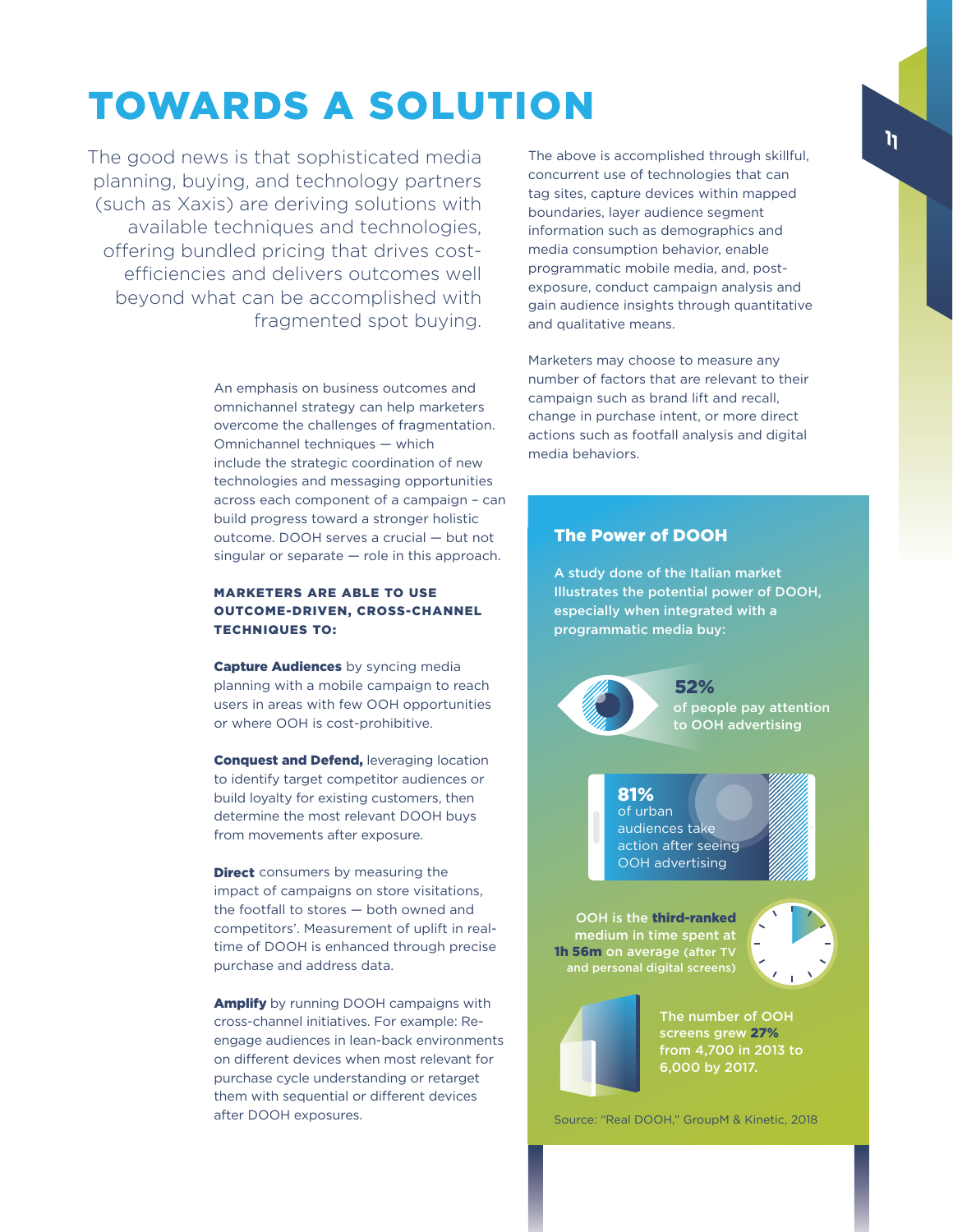### CONCLUSION

# PROGRAMMATIC DOOH DRIVES OUTCOMES

For marketers, DOOH is better than it's ever been, and the capabilities are set to improve even more.

> More platforms are integrating DOOH into their programmatic buying processes and adding it to their measurement schemes, tracking everything from brand lift to footfall to added lift from mobile messaging combined with DOOH. Marketers using DOOH are increasing the effectiveness of other budgets and spend and deploying DOOH for cross-channel amplification.

Soon, marketers' expectations will change. They will not accept targeting and measurement that doesn't give them the means to fully understand their ROI.

DOOH is about to reach a tipping point. The consummate one-to-many channel is gravitating toward the accountability, attribution and effectiveness that marketers seek.

Already, with savvy planning, buying, and execution through programmatic platforms, and careful measurement and optimization, marketers can use DOOH to capture the value of out-of-home impressions, getting closer to the real outcomes they desire. Budgets are shifting as more OOH opportunities become digital and new ones are added around the world. Thanks to DOOH, out-of-home advertising this year will command 6.3% of worldwide advertising budgets, the highest share since 1999.

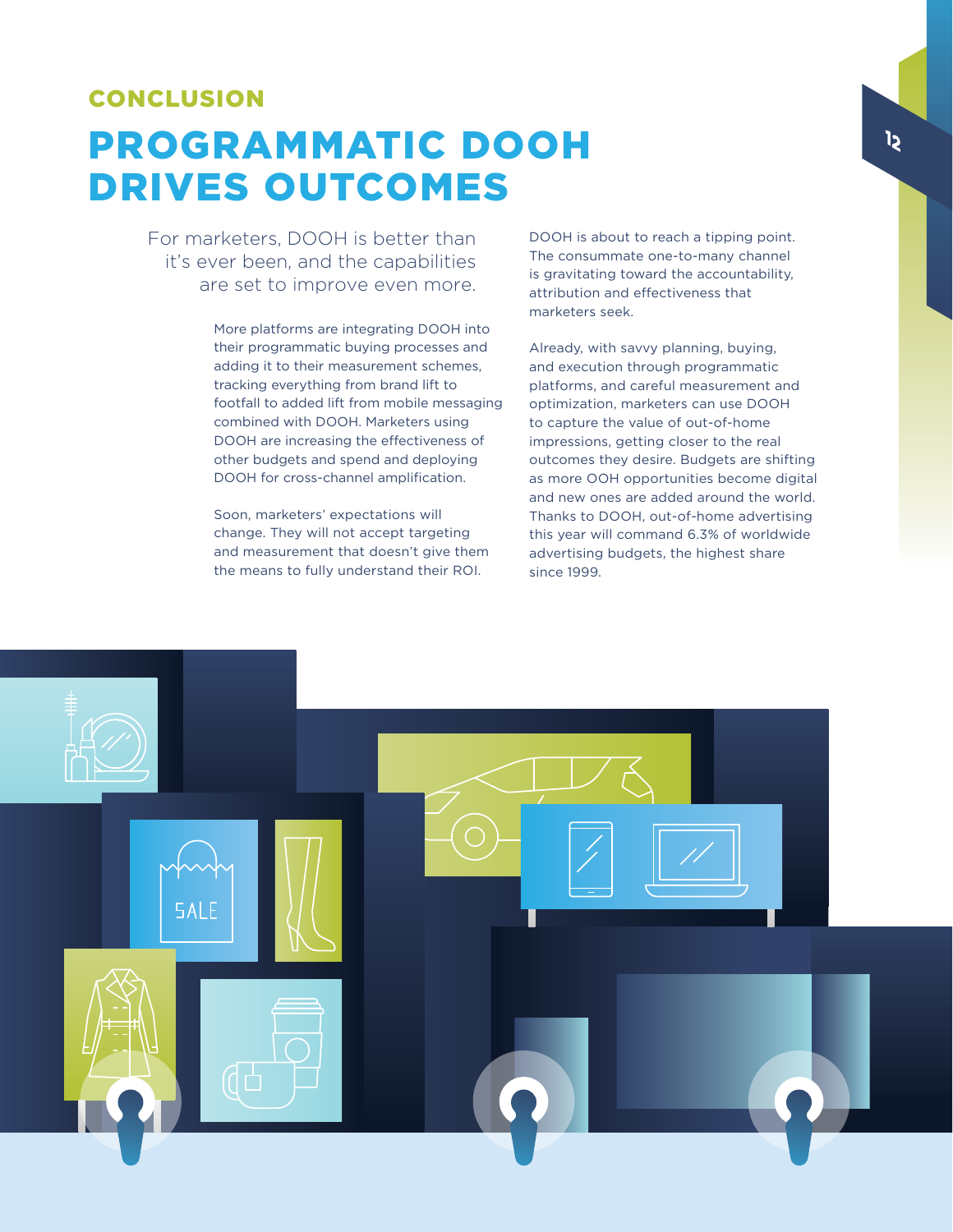### CASE STUDY FOOT TRAFFIC TO INDIAN RETAILERS

Effectiveness showed marked increases due to DOOH exposures, especially in tandem with mobile. In addition, KPIs showed significant improvement as learnings from the previous week were incorporated into the campaign.

**Key Campaign Goals:** Expose key audience segments via integrated marketing techniques in order to encourage visits to retail outlets.

**Key Audience Segments:** Fashion enthusiasts, shopping enthusiasts, mall visitors, upscale apartment residents.

**Methods Used:** Target and retarget key segments. Negatively target those not in key segments. Manage media across digital, mobile and DOOH placements. Use DOOH media to direct shoppers, capture new interest, conquest competitors, and amplify other messaging.



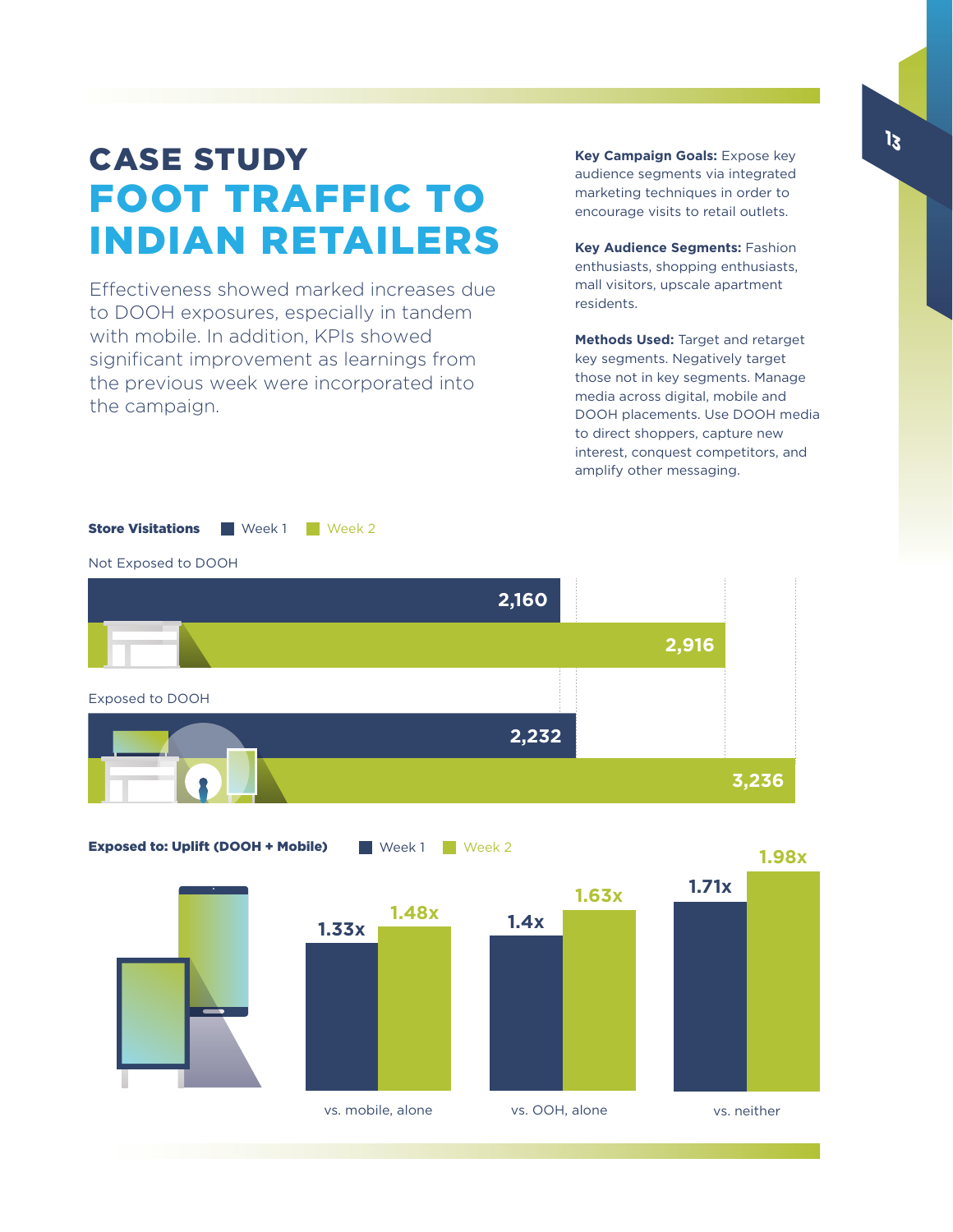

# BEST PRACTICES THE XAXIS GUIDE TO PROGRAMMATIC DOOH

A step-by-step guide to strategizing, executing, building, and measuring a programmatic DOOH campaign.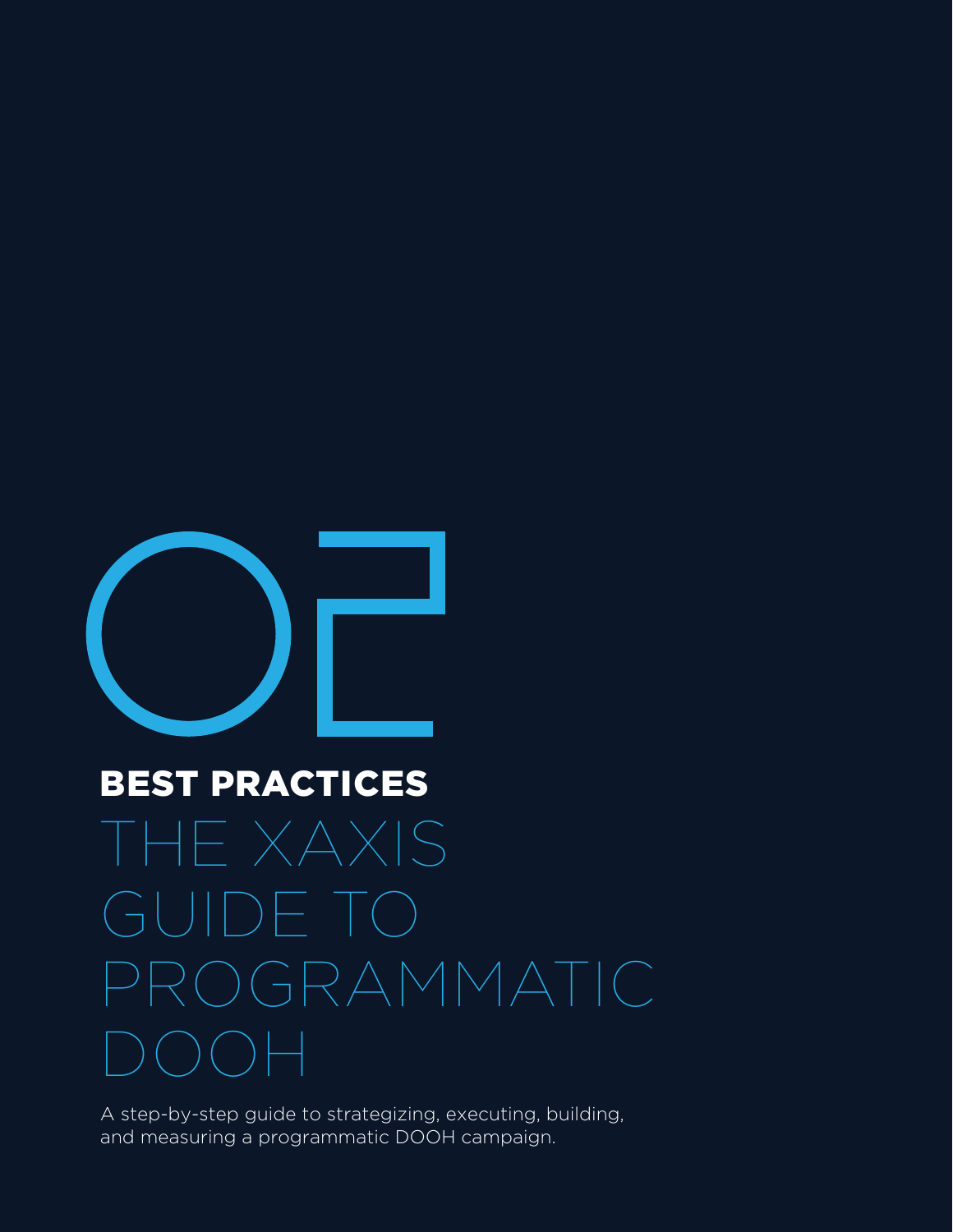### GETTING STARTED: STRATEGY-DRIVEN DECISIONS

In developing a DOOH campaign, marketers are best served to first make crucial decisions that will guide every subsequent step.



### CAMPAIGN OBJECTIVES

What is the ultimate end goal for the DOOH signage: branding, awareness, increased sales, special promotion? Make sure to know what success looks like before starting.



### Ensure your chosen metrics help you meet your campaign goals, that they measure toward the campaign objectives.



### CAMPAIGN TIMING AND **DURATION**

CAMPAIGN KPIS

Is your timeline tied to any external or internal factors? Perhaps there's an event, a sales initiative, a holiday.



### DAY PARTING

What specific days or time of day would you like your ad to run?



### BUDGET

How much, and how flexible moving to and from other media?



### TARGET AUDIENCE Make sure to choose signage locations that are seen by the intended audience.



### VENUE TYPES

In what kind of venues (airports, malls, train stations, roadside billboards) would you like your ad to appear? Keep in mind that venues have varied protocols, so make sure your ad platform can help navigate those logistics.



### DIGITAL SCREENS

Your content size, orientation and its corresponding resolution, as well as proper text size, are not to be overlooked and can have a huge impact on the perception of the ad on given screens.



### DIGITAL AD FORMATS

Choose from motion or static and double-check restrictions to avoid issues later.



### AD CREATIVE DURATION AND PLAYOUT

What is the duration the ad should run each time it displays in a rotation?



### AUDIO

Will there be audio? How does the environment affect the sound and sound quality?

15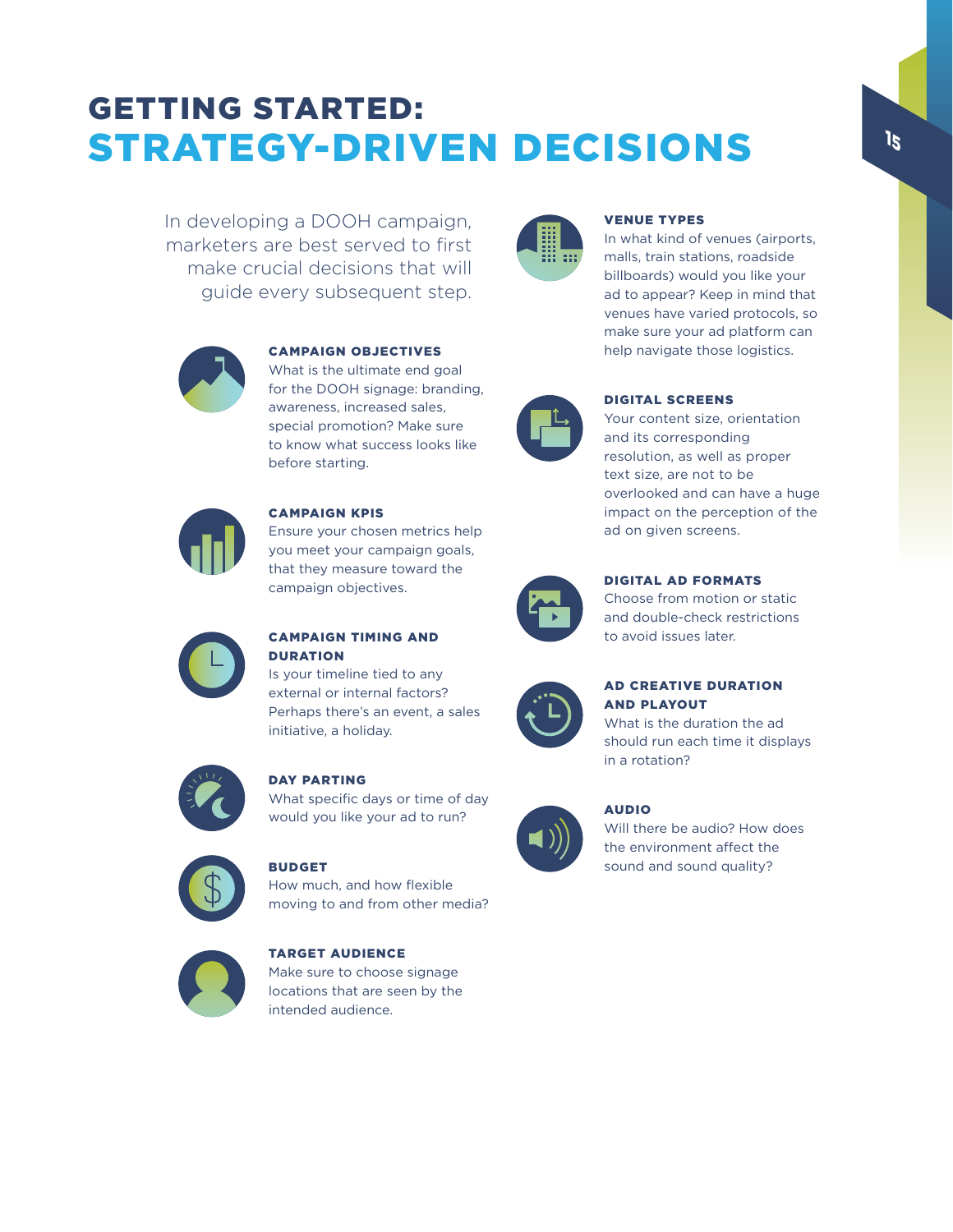### TACTICAL CONSIDERATIONS: CONTENT AND TECHNOLOGY

Each campaign has unique strategies associated with its goals. It is important to consider and define the capabilities of your technology to deliver the best results for each campaign. Consider these parameters:

#### BROADCASTING

When campaigns are aimed towards reaching the largest audience possible, content is typically run across a group of displays, even all available locations. Broadcasting is usually seen with editorial content or automated content such as RSS feeds.

### TARGETING

Campaigns generally require strong targeting to produce strong ROI. Target displays based on geographical proximity, demographics, display size, language, and more. For example, a beer company might want to target bus shelter and roadside screens close to a sports arena a few hours before a big game. The size and distance of those screens might influence the creative, as noted in the previous section.

#### INTERACTIVITY

Viewers might need to interact with the display. With wayfinding, for example, visitors can touch screens to find their destination. Some DOOH executions also have interactive shoppable touch elements.

### SEQUENCING AND RELATIVE ADJACENCY

Content in sponsorship or comarketing campaigns might need to be played in-sequence.

### SATURATION AND SEPARATION

On the other hand, some content needs to be spaced as far apart in a loop as possible, as in the case of competing products.

### SYNCHRONIZATION AND TRIGGERS

Content can also be synchronized across multiple displays. For example, slots from one campaign can trigger a campaign on another set of displays. This trigger could also come from third party technology such as a GPS device.

### MULTI-SCHEDULING

Slots can play different messages based on the day, time, or date. For example, a restaurant might show a breakfast menu in the morning, then a regular menu airs after 11 a.m. with daily specials.

### LOCATION CUSTOMIZATION

Some content may be customized based on location. For example, a message can be customized to show local pricing.

### TRIGGERS

Creative elements or delivery can adjust based on external triggers or information, such as changes in weather.

### DWELL TIME

Dwell time is the amount of time that an average person is expected to spend in an area where your advertising will be displayed. Examining that data can help you create more engaging content. For many advertisers, brand recall is one of the major goals of DOOH media campaigns. When measuring brand recall, dwell time is an important metric. By looking at dwell time, ad impressions, and audience demographics, you can learn not just about who is looking at your ads, but also how much of the ad they're likely to view. This can help determine the optimal length, tone, and messaging of your creative.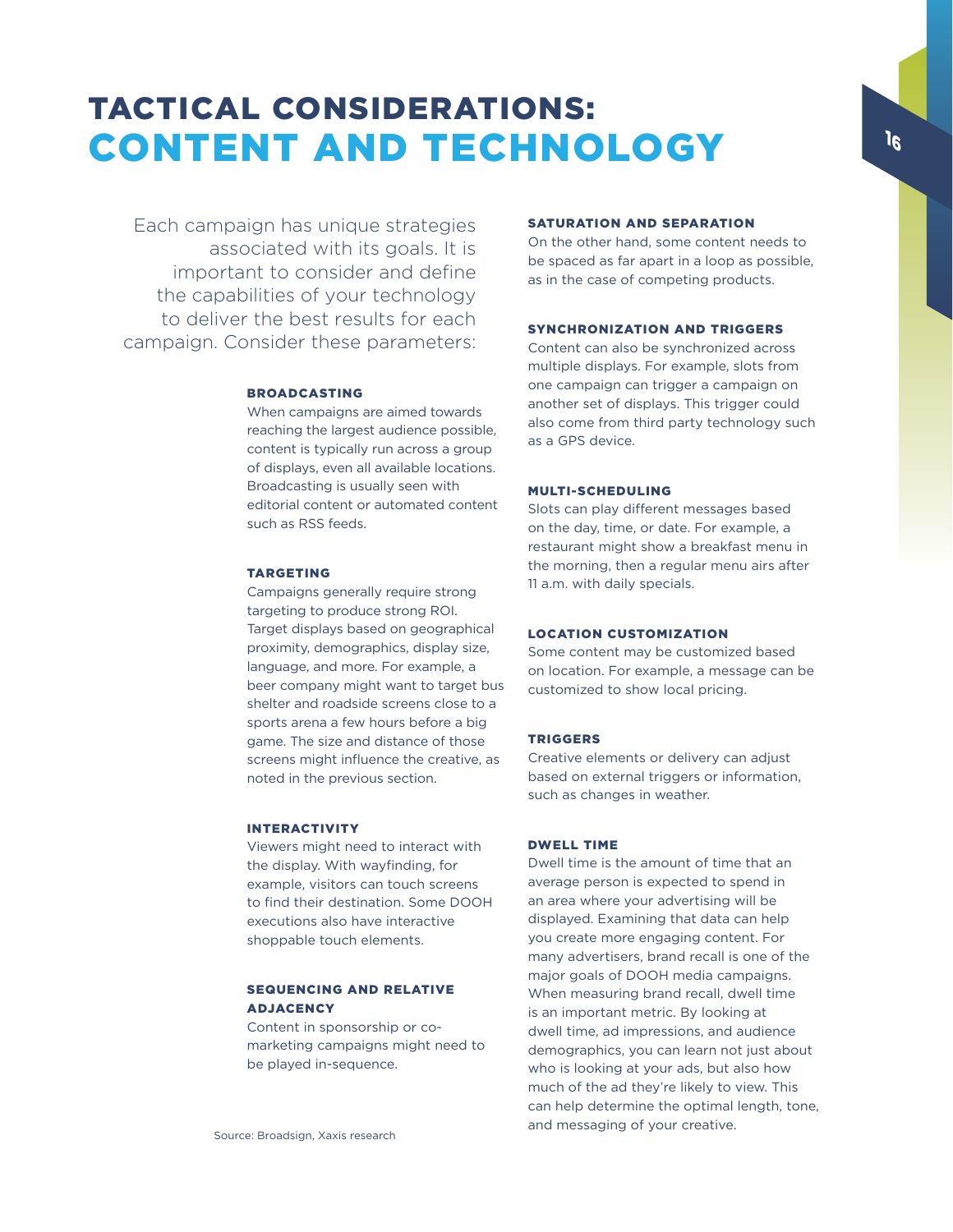# TARGETING IMPERATIVES

There are multiple approaches to targeting based on a campaign's strategy and intended audience.

### PROXIMITY

One of the easiest ways to leverage audience targeting for success in digital out-of-home is to build audiences based on individuals who have been to a specific place of interest. Typical applications of proximity targeting include:

- Reaching shoppers who have visited an advertiser's stores in the past month.
- Targeting individuals who have visited a competitive brand's locations within the past month.
- Using related points of interest to find relevant consumers. For example, an insurance provider might target an audience of individuals who have visited doctors' offices.

#### **BEHAVIORAL**

Audience targeting in online marketing channels such as display and video use browser-based cookies to allow marketers to define relevant audiences for targeting according to consumer behaviors. In DOOH, real-world signals help marketers construct behavioral audiences. For example, an audience of "regular coffee commuters" might be based on individuals who visit a specific morning beverage retail store 3+ days per week as well as transit locations during morning and evening rush hours.

### VERTICAL

Specific types of brands can use DOOH to target by carefully determining how they can reach intended audiences using available technologies. One luxury travel brand, for example, targeted customers in airport waiting areas of select flights to relevant locales.

### MANAGING BUDGET AND VENUES

As with some programmatic media, programmatic DOOH inventory is non-guaranteed. To ensure successful campaign execution and full budget delivery, there are a few important factors to keep in mind.

### MULTIPLE VENUES

Try not to limit a campaign to a single venue type. In order to successfully reach intended consumers across multiple touchpoints throughout their day, include at least three types of venues. Data from past campaigns indicates that leveraging a multi-venue strategy dramatically increases the impact of campaigns.

### FLUID BUDGETS

Since the programmatic inventory is nonguaranteed, keep budgets fluid across venue types to maximize reach. With a fluid budget setup, you can easily shift impressions to available inventory across different venue types as needed and optimize toward high performing areas. Keeping budgets fluid provides flexibility to reallocate spending to ensure campaign goals are still met even as conditions change.

#### MARKETPLACE DEALS

If campaign objectives dictate running on a limited number of screens within a specific venue type, connect with the DSP and/or the media owner to discuss negotiating a flat CPM for a custom package of inventory. Marketplace deals can be an excellent complement to audience-based buying on an exchange.